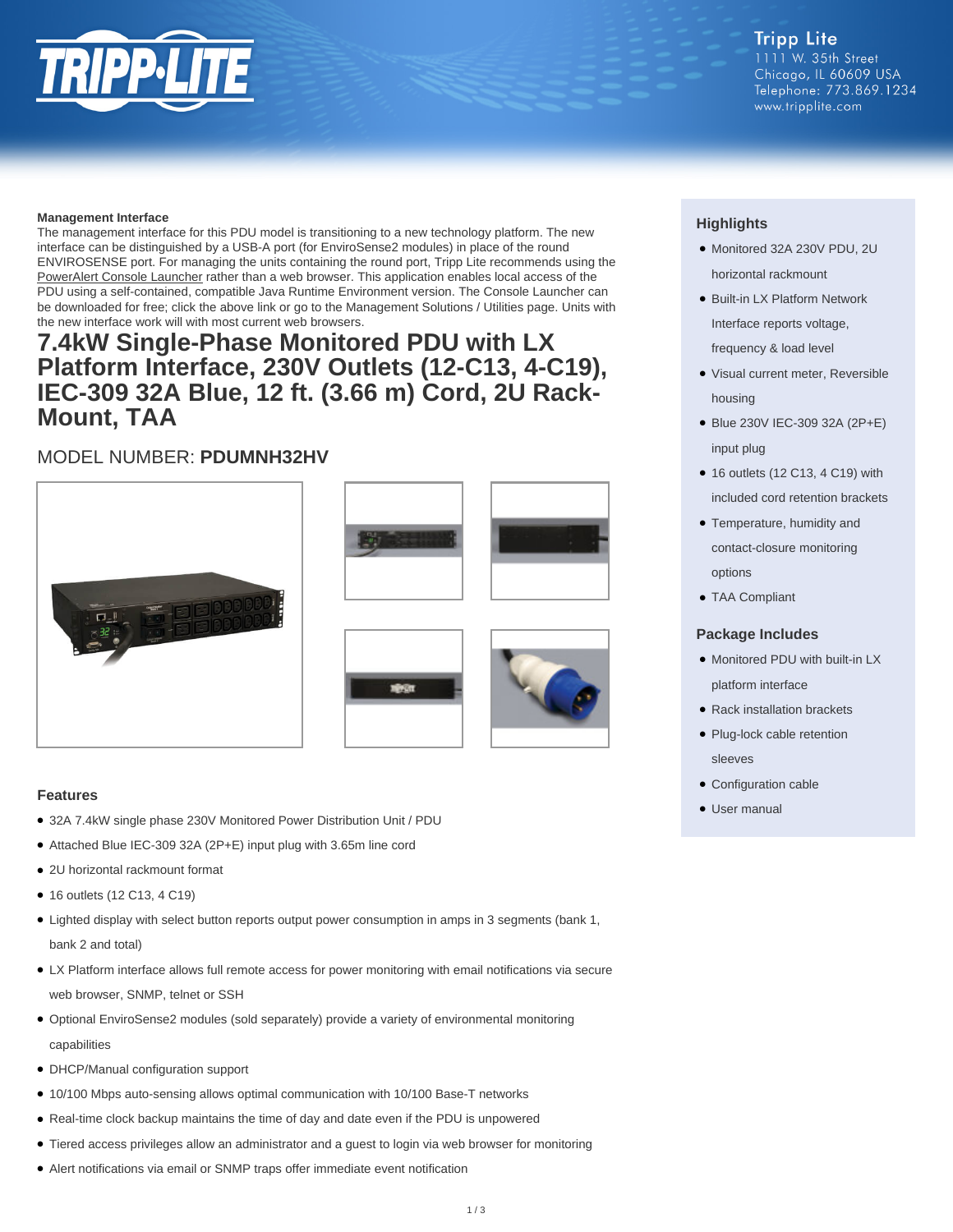

- Mounting flanges support installation in 2 and 4 post racks, with additional support for wall-mount and under-counter installation formats
- Mounting ears are reversible for front or rear facing rackmount installation
- Included cord retention brackets keep vital network equipment plugged in and continuously powered
- Federal Trade Agreements Act / TAA Compliant for GSA Schedule purchases

# **Specifications**

| <b>OVERVIEW</b>                              |                                                                                                                                                                                                                                                                                                                                              |  |
|----------------------------------------------|----------------------------------------------------------------------------------------------------------------------------------------------------------------------------------------------------------------------------------------------------------------------------------------------------------------------------------------------|--|
| <b>UPC Code</b>                              | 037332159229                                                                                                                                                                                                                                                                                                                                 |  |
| PDU Type                                     | Monitored                                                                                                                                                                                                                                                                                                                                    |  |
| <b>INPUT</b>                                 |                                                                                                                                                                                                                                                                                                                                              |  |
| PDU Input Voltage                            | 230                                                                                                                                                                                                                                                                                                                                          |  |
| <b>Recommended Electrical Service</b>        | 32A 230V                                                                                                                                                                                                                                                                                                                                     |  |
| Maximum Input Amps                           | 32                                                                                                                                                                                                                                                                                                                                           |  |
| PDU Plug Type                                | IEC-309 32A BLUE (2P+E)                                                                                                                                                                                                                                                                                                                      |  |
| Input Phase                                  | Single-Phase                                                                                                                                                                                                                                                                                                                                 |  |
| Input Cord Length (ft.)                      | 12                                                                                                                                                                                                                                                                                                                                           |  |
| Input Cord Length (m)                        | 3.66                                                                                                                                                                                                                                                                                                                                         |  |
| <b>OUTPUT</b>                                |                                                                                                                                                                                                                                                                                                                                              |  |
| <b>Output Capacity Details</b>               | 7.4kW (230V) / 32A total capacity / 16A max per breakered outlet bank; 16A max per C19 outlet; 10A max per C13<br>outlet                                                                                                                                                                                                                     |  |
| <b>Frequency Compatibility</b>               | 50 / 60 Hz                                                                                                                                                                                                                                                                                                                                   |  |
| <b>Output Receptacles</b>                    | $(12)$ C <sub>13</sub> ; $(4)$ C <sub>19</sub>                                                                                                                                                                                                                                                                                               |  |
| <b>Output Nominal Voltage</b>                | 230                                                                                                                                                                                                                                                                                                                                          |  |
| <b>Overload Protection</b>                   | Two 20A circuit breakers protect 8 outlets each                                                                                                                                                                                                                                                                                              |  |
| <b>USER INTERFACE, ALERTS &amp; CONTROLS</b> |                                                                                                                                                                                                                                                                                                                                              |  |
| Front Panel LCD Display                      | Front panel LEDs indicate which loading segment the digital LCD current display is reporting; Bank 1 LED indicates<br>the meter is reporting load level for outlets 1-8; Bank 2 LED indicates the meter is reporting load level for outlets 9-<br>16; Both LEDs lighted indicates the meter is reporting load level for all outlets combined |  |
| <b>Front Panel LEDs</b>                      | Two LEDs with toggle button identify which bank the visual current meter is reporting (Bank 1, Bank 2 or Banks 1 &<br>2 combined)                                                                                                                                                                                                            |  |
| Switches                                     | Pressing the display toggle switch advances the local display of power consumption for the 3 reported segments:<br>Bank 1. Bank 2 and Banks 1+2 combined                                                                                                                                                                                     |  |
| <b>PHYSICAL</b>                              |                                                                                                                                                                                                                                                                                                                                              |  |